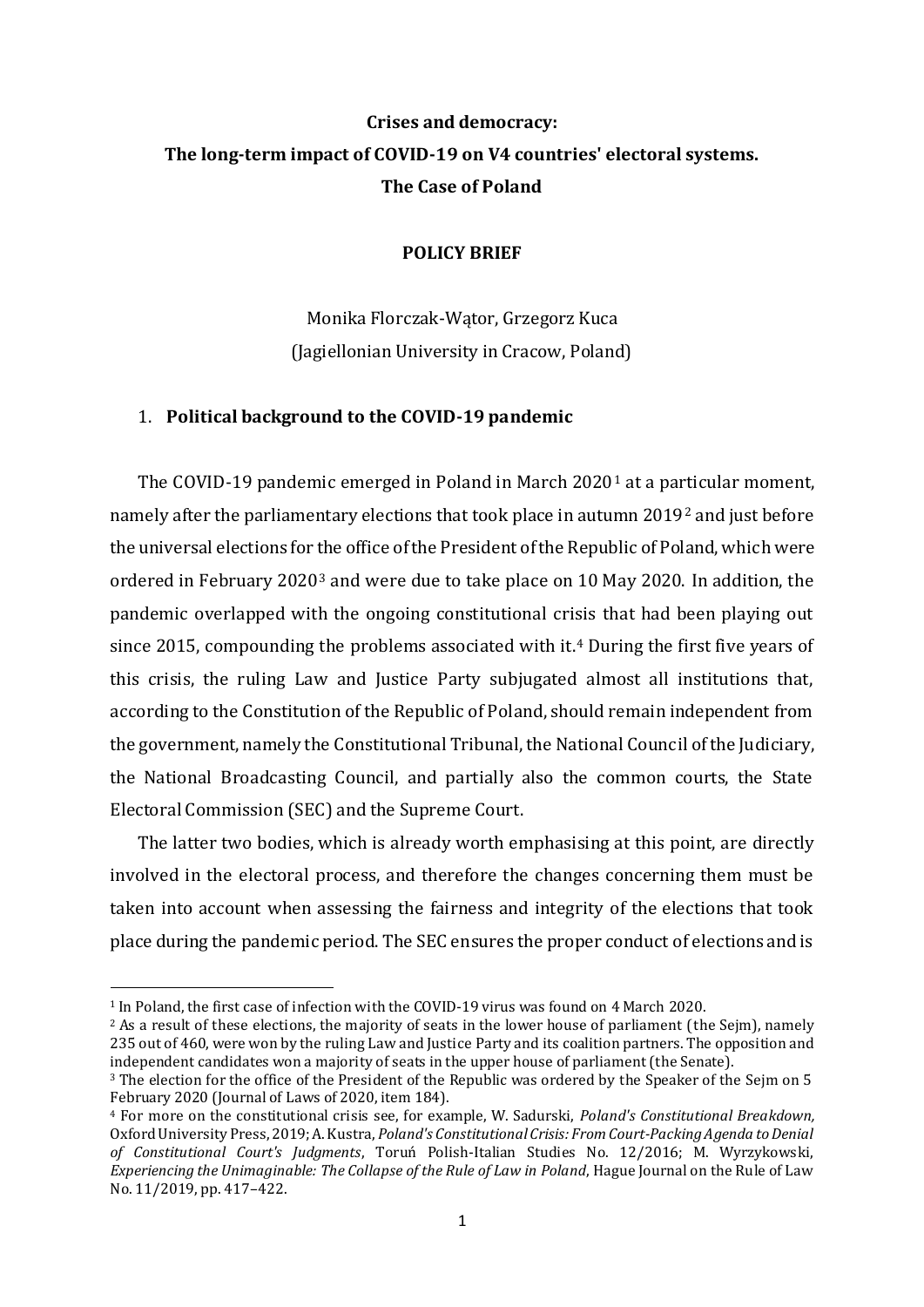responsible for their organisation, while the Supreme Court examines election protests and adjudicates on the validity of elections. In 2018, the method of electing members of the SEC was changed and judges appointed by the highest courts were replaced with those appointed by political parties.<sup>5</sup> As a result of this change, in the autumn of 2019 – that is, several months before the presidential elections – a new SEC composition emerged with members having been appointed through the new method, and at the same time the mandates of persons previously serving on this body have been terminated. In 2019, the Supreme Court was also reformed and a new chamber adjudicating on the validity of elections was established (the Chamber of Extraordinary Review and Public Affairs), which included judges appointed in violation of the Constitution. The reform of the Supreme Court was the culmination of changes to the judiciary, which began back in 2017 and ended with the independence of the Polish courts being undermined. The latter was ultimately confirmed both by the case law of the Court of Justice of the European Union<sup>6</sup>, as well as the case law of the European Court of Human Rights.<sup>7</sup>

#### 2. **Absence of emergency measures and the consequences thereof**

Unlike other Visegrad countries, Poland never declared emergency measures due to the COVID-19 pandemic, despite having constitutional grounds to do so. In fact, the 1997 Constitution of the Republic of Poland provides for three types of emergency measures, two of which, namely, a state of emergency and a state of natural disaster, could have been introduced due to the COVID-19 pandemic. The reason for justifying the introduction of any of the emergency measures is the occurrence of a situation of 'special threats' under which 'ordinary constitutional means are insufficient'(Article 228(1) of the Constitution). The COVID-19 pandemic, for obvious reasons, could be regarded as such a situation.

<sup>&</sup>lt;sup>5</sup> The new SEC composition emerged after appointments were made shortly after the parliamentary elections. Until 2019, the SEC consisted of nine judges (three each from the Constitutional Tribunal, the Supreme Court and the Supreme Administrative Court), and after the reform, this body consists of two judges (one each from the Constitutional Tribunal and the Supreme Administrative Court) and seven persons appointed by the Sejm (the lower chamber of parliament). These changes were introduced by the Act of 11 January 2018 on amending certain acts to increase the participation of citizens in the process of electing, functioning and controlling certain public bodies (Journal of Laws of 2018, item 130).

<sup>6</sup> See e.g. Judgments of the CJEU of 24 June 2019, C 619/18, and of 19 November 2019, C-585/18, C-624/18, and C-625/18.

<sup>7</sup> See ECtHR Judgment of 7 May 2021. 4907/18 in Xero Flor v. Poland.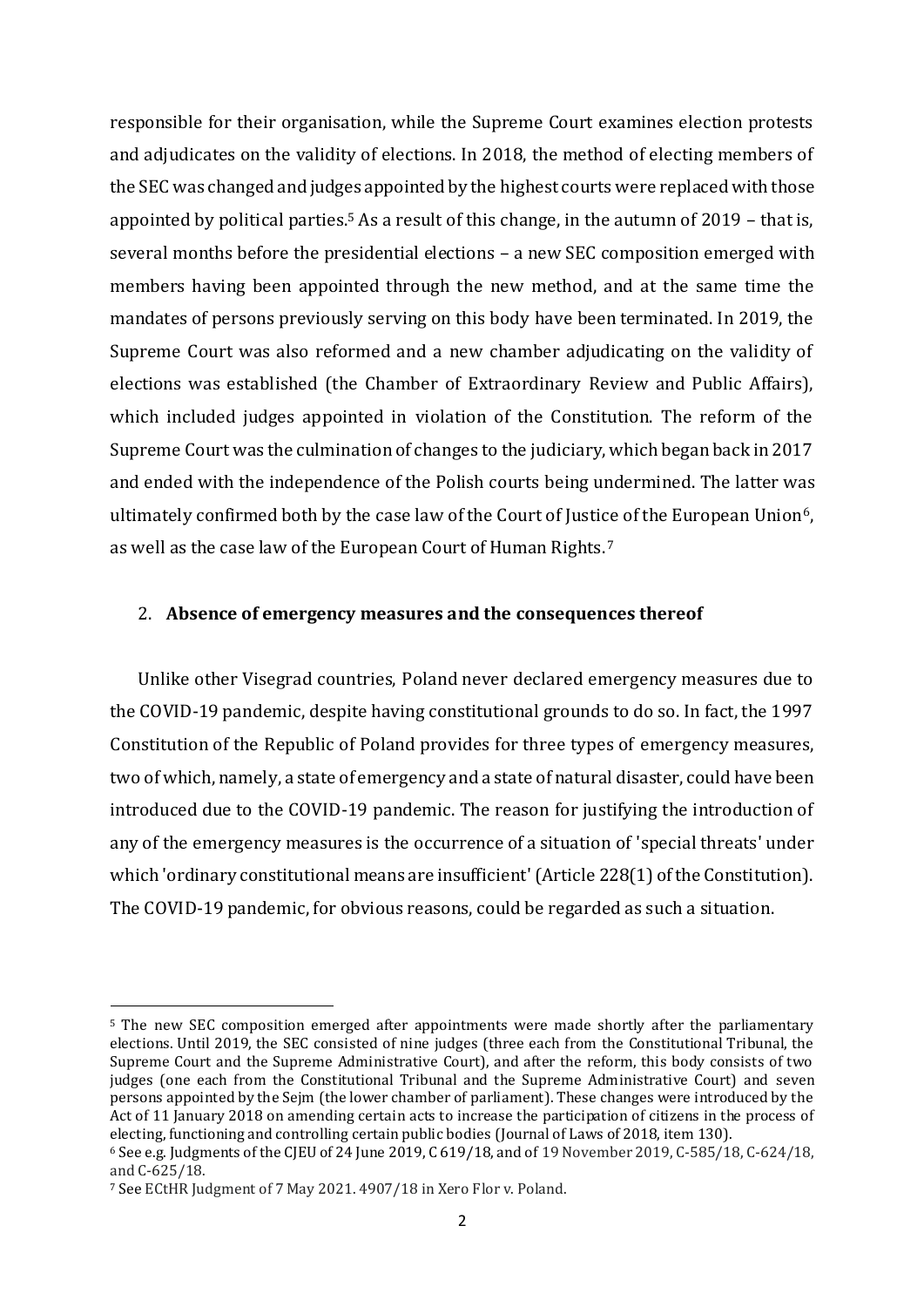A state of emergency may be imposed by the President of the Republic of Poland at the request of the Council of Ministers, *inter alia*, in the event of a threat to public safety – and an epidemic can undoubtedly be regarded as just such a threat. A state of emergency may be introduced for a definite period of time, for no longer than 90 days, with the possibility of its extension once, with the approval of the Sejm, for another 60 days (Article 230 of the Constitution). The decree on the state of emergency would have to be presented by the President of the Republic to the Sejm within 48 hours of its signing, and the Sejm could repeal it, for example, if it found no grounds for the state of emergency. A state of natural disaster, in turn, may be imposed, *inter alia*, in order to prevent the effects of a natural catastrophe bearing the hallmarks of a natural disaster, as well as in order to remove those effects (Article 232 of the Constitution). The COVID-19 pandemic can be qualified as a natural disaster in light of the Act on the State of Natural Disaster<sup>8</sup>, which defines a natural disaster as 'an event associated with the action of natural forces, in particular (...) infectious diseases of humans'. An epidemic is also a 'natural disaster' within the meaning of Article 3, paragraph 1, point 1 of the same Act, as its effects threaten the life or health of a large number of people, and assistance and protection can only be effectively undertaken with the application of emergency measures, with cooperation between various bodies and institutions, as well as specialist services and formations acting under unified direction. A state of natural disaster is introduced by the Council of Ministers for a fixed period, for no longer than 30 days, with the possibility of its extension for subsequent periods with the consent of the Sejm (Article 232 of the Constitution).

However, during the COVID-19 pandemic, the government decided not to introduce either a state of emergency or a state of natural disaster in Poland. Various arguments were put forward in this regard, including that there was no need to introduce a state of emergency due to the government's effective fight against the pandemic and that there was no need to excessively restrict individual rights and freedoms, which, it was argued, would have to be done if emergency measures were introduced. The first of these arguments was not true, as it quickly became apparent that the fight against the COVID-19 pandemic was beyond the government's normal capacity to act, which gave rise to the need for the Minister of Health to introduce, on 14 March 2020, a state of epidemic threat<sup>9</sup>,

<sup>8</sup> Act of 18.04.2002 on the State of Natural Disaster (Journal of Laws of 2017, item 1897).

<sup>&</sup>lt;sup>9</sup> See Ordinances of the Minister of Health of 12.03.2020 on the proclamation of a state of epidemic threat on the territory of the Republic of Poland (Dz.U., item 433) and of 20.03.2020 on the cancellation of a state of epidemic threat on the territory of the Republic of Poland (Dz.U., item 490).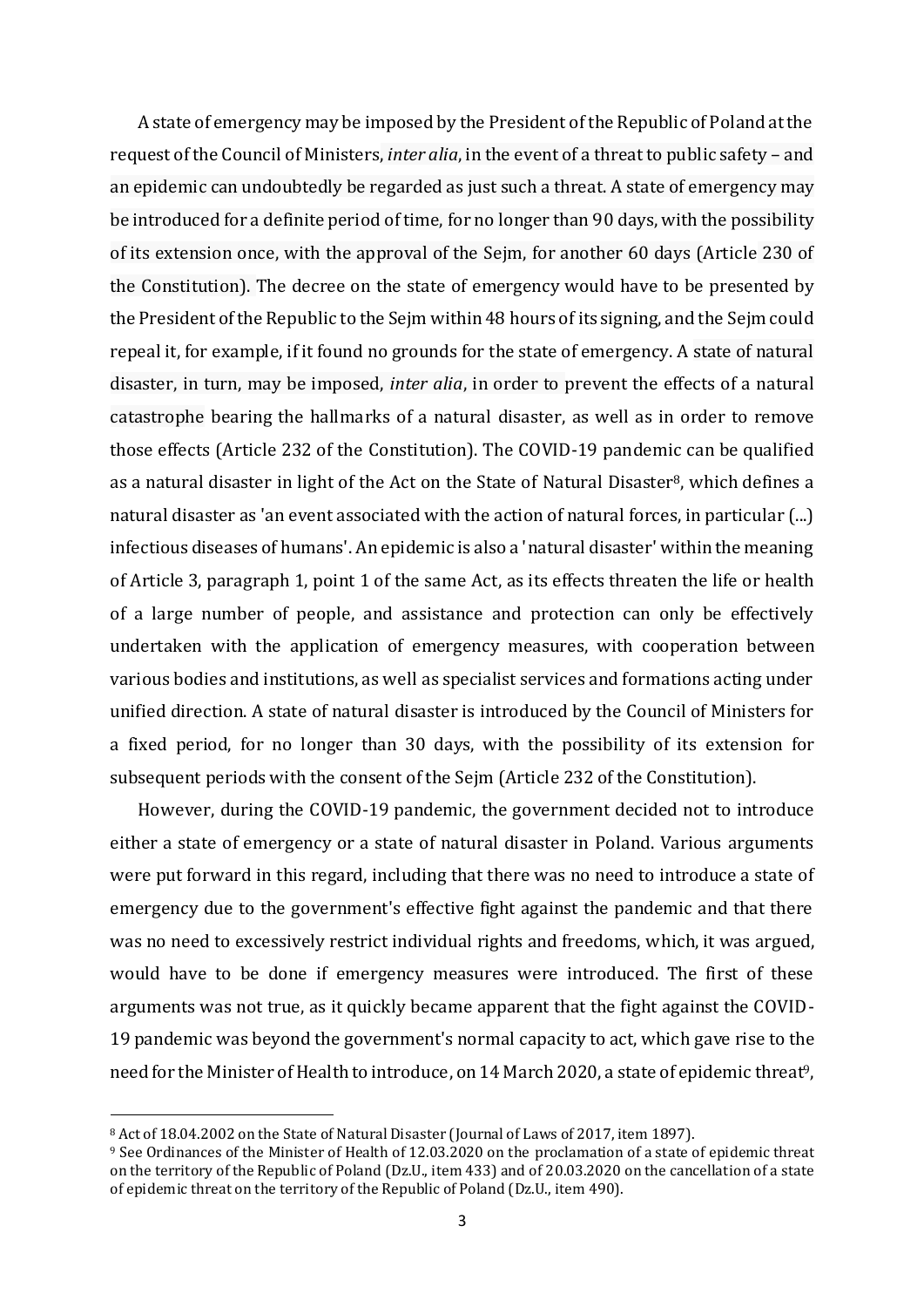and later, on 20 March 2020, a state of epidemic. <sup>10</sup> Neither of these states of emergency are provided for in the Constitution and do not give rise to such legal effects as a state of emergency or a state of natural disaster would. <sup>11</sup> The second argument regarding the automaticity of far-reaching limitations on the rights of an individual in the event of the introduction of constitutional emergency measures was also erroneous. Such limitations are provided for in the Act on the State of Emergency<sup>12</sup>, as well as in the Act on the State of Natural Disaster<sup>13</sup>, but they are activated only in the case of such a need and on the basis of the decision of the authority introducing those emergency measures.

The decision not to impose any constitutional emergency measures was, in fact, based on entirely different reasons, closely related to the planned presidential elections. The imposition of those measures would have made it impossible to amend the Constitution of the Republic of Poland, the electoral laws and the laws on states of emergency, which follow from Article 228(6) of the Constitution. Additionally, during the period of the introduction of emergency measures, as well as within a period of 90 days following its termination, no universal elections can be held, including elections for the office of the President of the Republic of Poland (Article 228(7) of the Constitution). The imposition of emergency measures would, therefore, have made it impossible for the ruling party to amend the electoral law, which in turn would have resulted in the need to postpone the already ordered elections for the office of the president. It is true that Article 228(7) of the Constitution provides for an extension of the term of office of the incumbent president, who at that time was Andrzej Duda, a supporter of the ruling party, but it was feared that postponing the presidential elections would reduce his chances of re-election. As the pandemic developed, so did the risk of economic problems and social discontent, which could have led to a drop in support for the ruling party and its candidate. Probably for these reasons, and therefore closely related to the electoral strategy of the ruling party, no constitutional state of emergency was introduced. Instead, as previously mentioned, a

<sup>10</sup> Ordinance of the Minister of Health of 20.03.2020 on the proclamation of a state of epidemic on the territory of the Republic of Poland (Dz.U., item 491).

 $11$  It is assumed in the literature that the Constitution contains a closed catalogue of emergency measures, which may not be supplemented by the ordinary legislator. Hence, the state of epidemic threat and the state of epidemic cannot be treated as emergency measures within the meaning of the Constitution. Similarly, see E. Łętowska*, Za głupstwa królów płacą ich narody, at https://konstytucyjny.pl/za-glupstwa-krolow-placa-ichnarody-indemnizacja-w-czasie-zarazy-cz-i/*

<sup>12</sup> See Chapter 3 of the Act of 21.06.2002 on the State of Emergency, Journal of Laws 2017, item 1928, as amended.

<sup>13</sup> See Chapter 3 of the Act of 18.04.2002 on the State of Natural Disaster, Journal of Laws 2017, item 1897, as amended.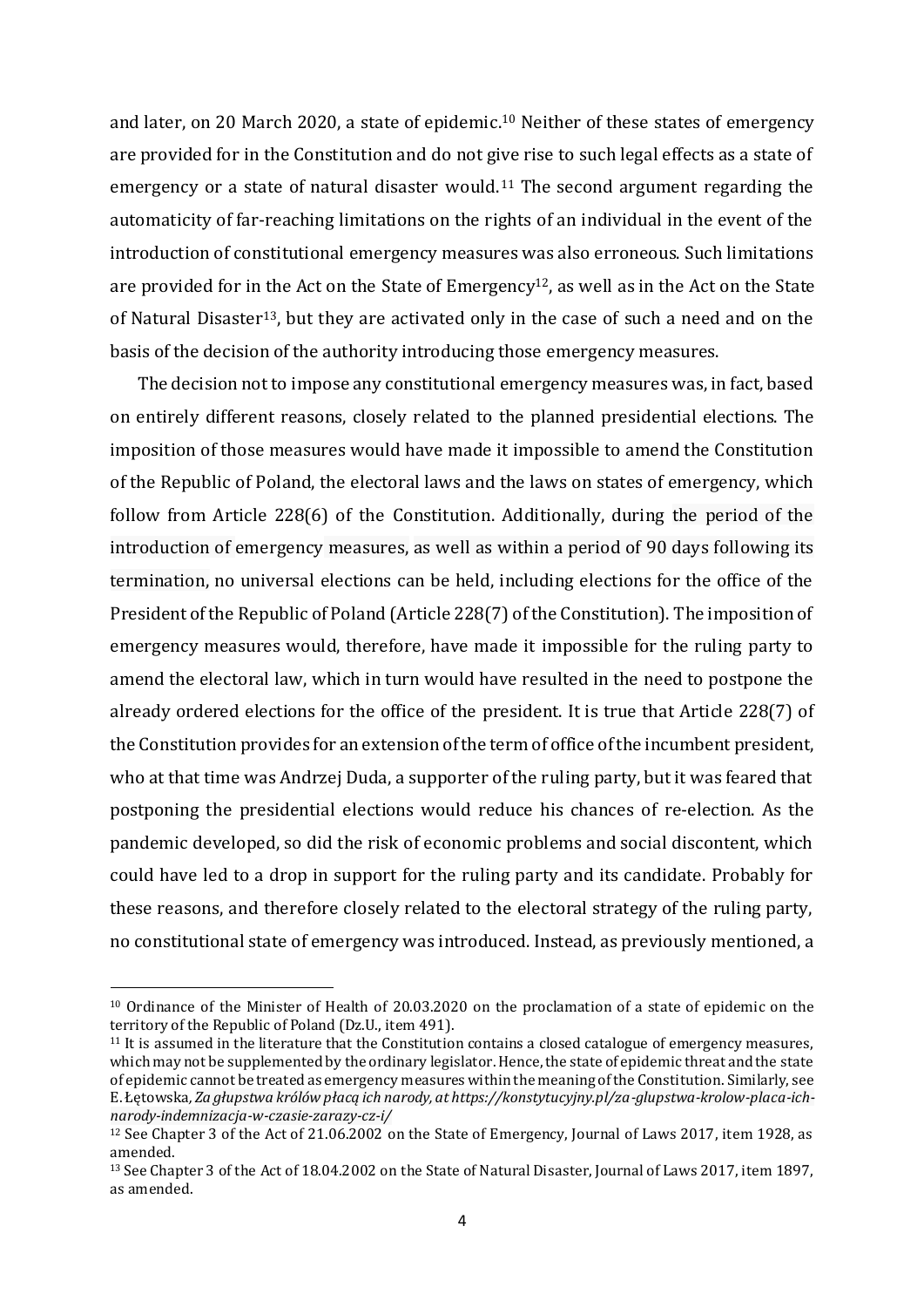state of epidemic threat was introduced, followed by a state of epidemic, during which the constitutional prohibitions on holding elections and adopting amendments to electoral law did not apply. Some representatives of the constitutional law doctrine claimed that constitutional emergency measures were introduced in Poland 'de facto, although not de iure', or that they were 'material, although not formal'<sup>14</sup>, or even that Poland had a hybrid emergency state15, but from the constitutional point of view, no emergency measures provided for in the Constitution of the Republic of Poland were introduced.

### 3. **Legal grounds for elections for the President of the Republic of Poland**

Similar to Slovakia<sup>16</sup> and contrary to the Czech Republic<sup>17</sup> and Hungary<sup>18</sup>, the President of the Republic of Poland shall be elected by the nation in universal, equal and direct elections conducted by secret ballot (Article 127(1) of the Constitution). <sup>19</sup> The principle of universality provides that the right to vote is vested in each Polish citizen who, not later than on the day of the vote, reaches 18 years of age (Article 62(1) of the Constitution) and was not deprived of this right (Article 62(2) of the Constitution) or did not lose this right (e.g., by renouncing citizenship), and the right to act as a candidate shall be vested in Polish citizens who, not later than on the day of the elections, reach 35 years of age and have full electoral rights to the Sejm (Article 127(3) of the Constitution). A presidential candidate shall be proposed by at least 100,000 citizens who have the right to vote in elections to the Sejm (Article 127(3) (sentence 2) of the Constitution).

The election is won on the basis of the principle of the absolute majority, which means that a candidate who receives more than half of the valid votes shall be considered elected President of the Republic of Poland (Article 127(4) (1 sentence) of the Constitution). If none of the candidates receive the required majority of votes, then a repeat ballot shall be held, and voters choose from among the two candidates who received the largest number of votes in the first ballot (Article 127(5) of the Constitution). The candidate who receives the higher number of votes in the repeat ballot shall be

<sup>14</sup> See P. Kardas, *Konstytucyjne podstawy rozstrzygania kolizji obowiązków i konfliktu dóbr w czasie pandemii*, Palestra No 6/2020, p. 9.

<sup>15</sup> M. Krzeminski, *Hybrydowy stan nadzwyczajny*, konstytucyjny.pl.

<sup>16</sup> See Article 101(2) of the Constitution of Slovakia.

<sup>17</sup> See Article 54(2) of the Constitution of the Czech Republic.

<sup>18</sup> See Article 10(1) of the Constitution of Hungary.

<sup>19</sup> See Constitution of the Republic of Poland of 2 April 1997 (Journal of Laws No 78, item 483, corrected: Journal of Laws of 2001, item 319, amended: Journal of Laws of 2006 No 200, item 1471; of 2009 No 114, item 946, hereinafter referred to as 'The Constitution').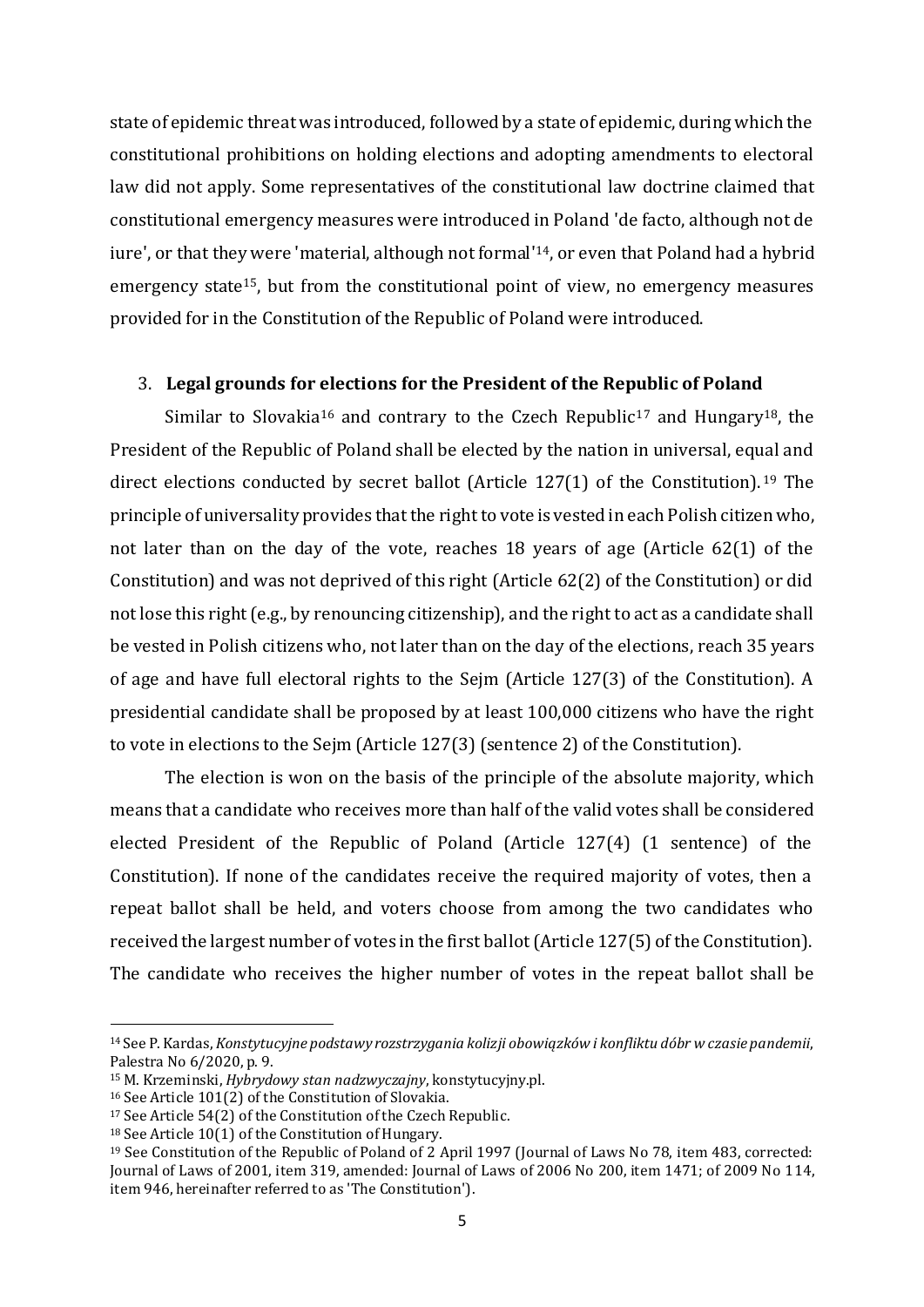elected President of the Republic of Poland (Article 127(6) of the Constitution). The Supreme Court (Article 129(1) of the Constitution) adjudicates on the validity of the election. It first adjudicates upon electoral complaints and then, having heard the complaints, adjudicates upon the validity of the election of the president. Should the election of the president be adjudicated as invalid, a new election shall be held in accordance with rules prescribed for the event of a vacancy in the office of the President of the Republic of Poland (Article 129(3) of the Constitution).

The election (the first ballot) shall be held on a day no sooner than 100 days and no later than 75 days before the expiry of the term of office of the serving President of the Republic of Poland (Article 128(2) of the Constitution). The election must be held before the end of the term of office and within dates that ensure the validity of the adjudication by the Supreme Court. If necessary, a second ballot shall be held on the fourteenth day after the first ballot. In the event of a vacancy in the office of the President of the Republic of Poland, elections must be ordered not later than 14 days after the occurrence of the vacancy and held not later than within 60 days from the day of when the election was ordered. As already stated, only as an exception after introducing one of the three states of emergency can elections be held 90 days after its termination, and in such cases, the term of office of the incumbent president shall be respectively prolonged (Article 228(7) of the Constitution), and the institution for the replacement of the head of the state should not be used (Article 131 of the Constitution).<sup>20</sup>

The organisation of the election is specifically determined by section V of the Electoral Code of 5 January 2011<sup>21</sup> (chapters I–VII), which specifies rules for proposing candidates (chapter II), rules for the preparation of voting cards (chapter III), the manner of voting together with conditions for the vote's validity (chapter IV), rules for determining the voting results and validity of the election (chapter V), and the rules for an electoral campaign and election financing (chapters VI–VIII). There were two reforms that were significant to the course of the presidential election of 2020 – the reform of the Supreme Court and the reform of the SEC. The new act on the Supreme Court<sup>22</sup> (which came into force on 2 January 2018) granted competencies to hear electoral complaints as

<sup>20</sup> See: M. Florczak-Wątor, *Constitutional grounds for the question of substitution of the President in the Republic of Poland and neighbouring states*, 'Przegląd Prawa Konstytucyjnego' 2010, issue 2–3, pp. 185 and next.

<sup>21</sup> See: the Act of 5 January 2011 Electoral Code (Journal of Laws of 2020, item 1319, as amended).

<sup>22</sup> See: the Act on Supreme Court of 8 December 2017 (Journal of Laws of 2019, item 825, as amended).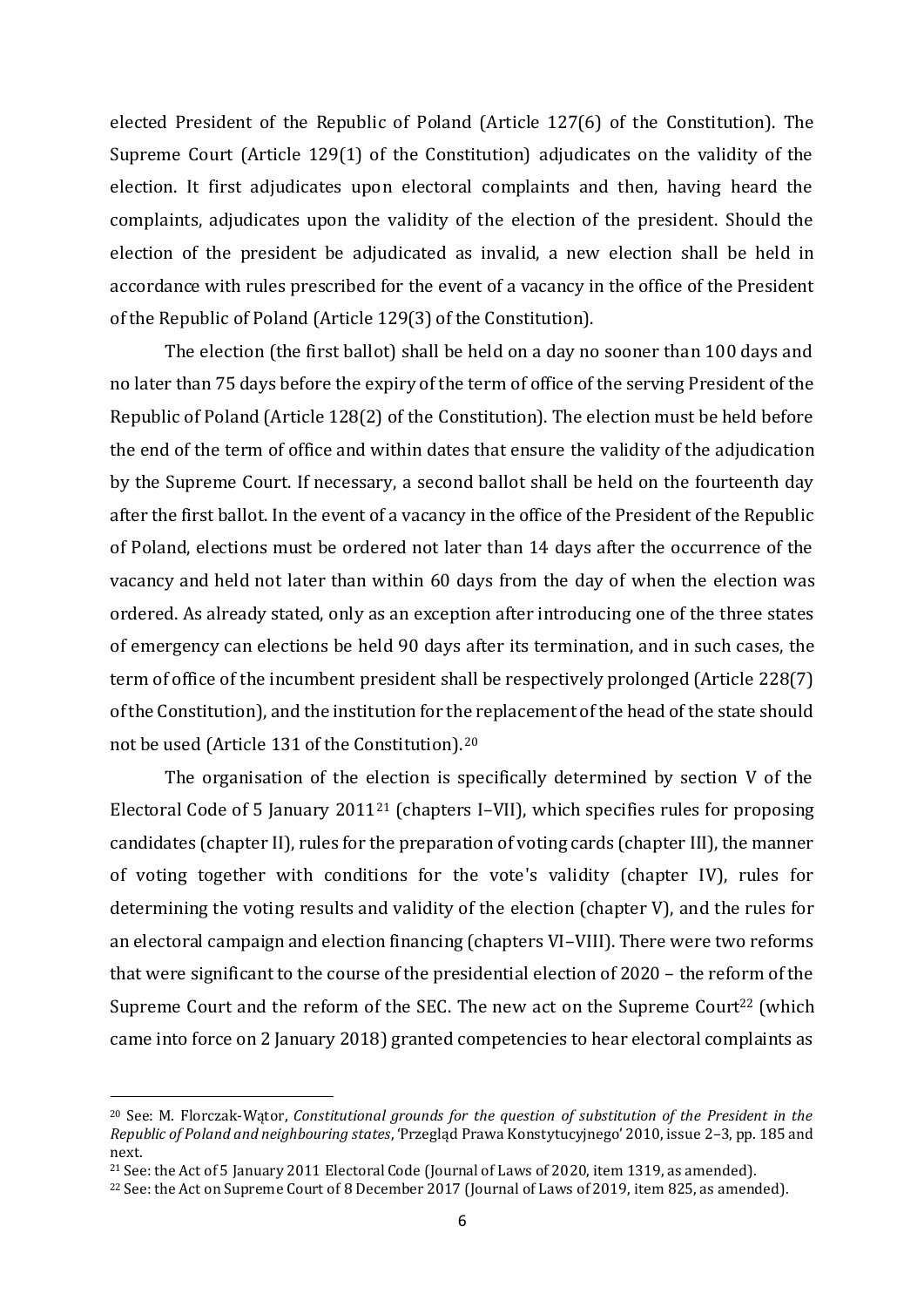well as for the newly established Chamber of Extraordinary Review and Public Affairs to determine the validity of elections, which replaced the Chamber of Labour, Social Insurance and Public Affairs. As to persons who adjudicate in this chamber of the Supreme Court, doubts were raised as regards the rule of judicial independence, which were finally confirmed by judgements of the Polish Supreme Court<sup>23</sup>, the Court of Justice of the European Union<sup>24</sup> as well as the European Court of Human Rights.<sup>25</sup>

Moreover, in 2018, Article 157 of the Electoral Code<sup>26</sup>, which determined the composition and manner of the appointment of the SEC, was amended. The abovementioned act implemented provisions according to which the SEC shall be composed of one judge of the Constitutional Tribunal appointed by the President of the Constitutional Tribunal, one judge appointed by the President of the Supreme Administrative Court and seven persons who have qualifications to become a judge, appointed by the Sejm, with the reservation that the term of office of the SEC appointed by the Sejm shall align with the term of office of the Sejm, and candidates for the SEC appointed by the Sejm shall be proposed by deputies' clubs. Additionally, the number of these members must proportionally represent the number of particular clubs' members. Although the introduced amendments do not cause doubts regarding their constitutionality, as the SEC is not a constitutional authority, they constitute a withdrawal from the previous standards for appointing the members of the highest electoral authority. It was decided in the 1990s that the SEC would be composed of judges because of their apoliticality and professionalism, as well as their professional practice of acting independently, shaped by laws determining their professional status. The previous system of electoral authorities assumed their independence from both the governmental administration and politicians. It must be stated that it was the significant representation of judges in the composition of those authorities, particularly the SEC, which guaranteed such independence. <sup>27</sup> The introduced amendments made way for appointing the SEC, both procedurally and in terms of a new composition. Finally, on the basis of the amended provisions, on 20 January 2020, the President of the Republic of Poland appointed the new SEC members in line

<sup>23</sup> See: Judgement of the Supreme Court of 23 January 2020, case file No. BSA I-4110-1/20.

<sup>24</sup> See: Judgements of the Court of Justice of the European Union of 24 June 2019, C 619/18, re: European Commission v. Poland and of 19 November 2019, C-585/18, C-624/18, and C-625/18.

<sup>25</sup> See: Judgement of the European Court of Human Rights of 7 May 2021 4907/18, re: Xero Flor v. Poland.

<sup>&</sup>lt;sup>26</sup> See: The Electoral Code was amended by the Act of 11 January 2018 on amending some acts with the aim of increasing citizen participation in the process of electing, operating as well as controlling some public authorities (Journal of Laws, item 130).

<sup>27</sup> A. Rakowska-Trela, *Wybory prezydenckie 2020. Kontekst prawny*, Warsaw 2020, p. 2.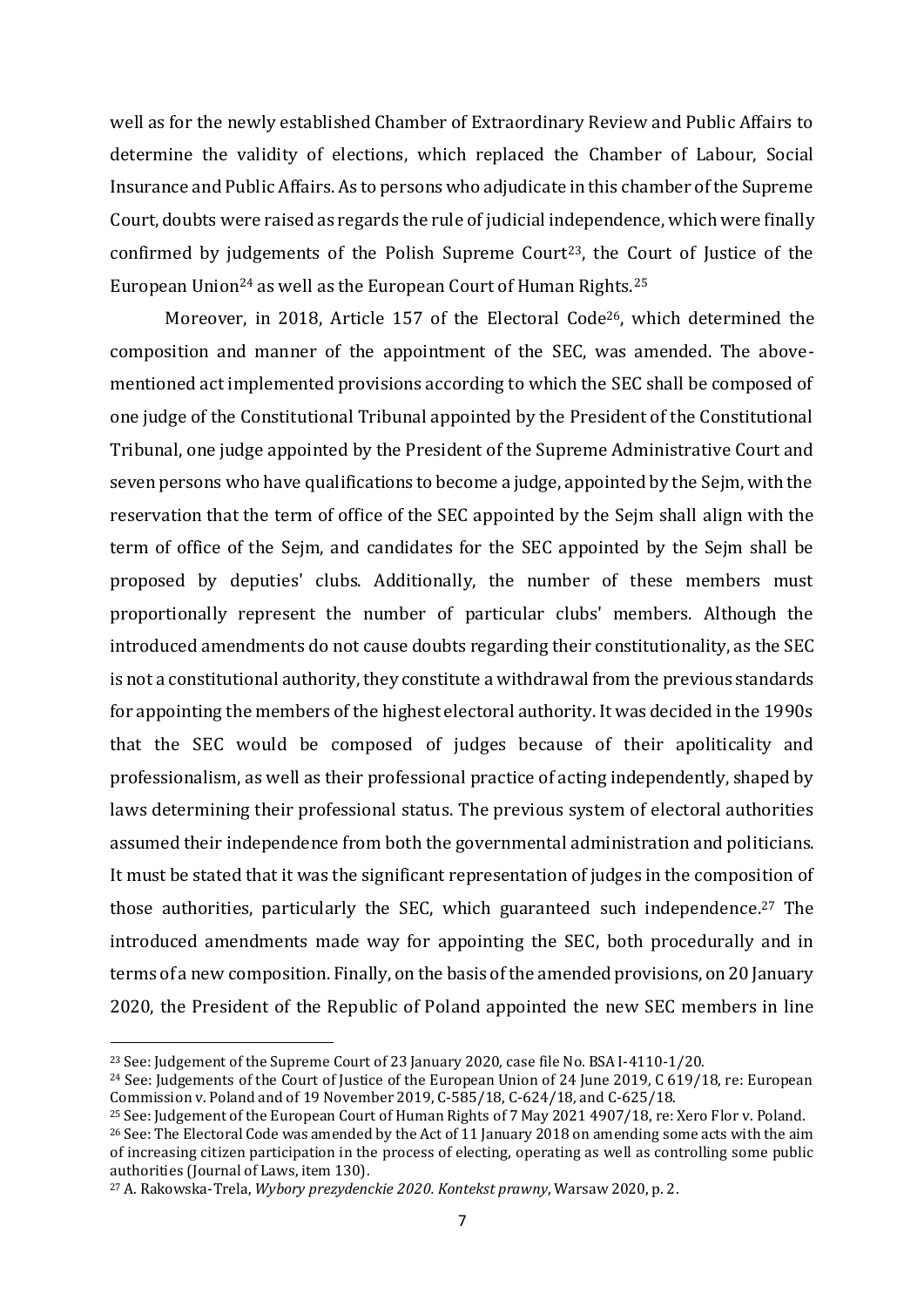with the amendments, which definitively sealed the changes in electoral law that were introduced in 2018.

## 4. **The course of the presidential election in 2020**

On 5 February 2020, the presidential elections were ordered to be held on 10 May 2020. <sup>28</sup> At first, the electoral process was in compliance with the provisions of the Electoral Code; however, after the introduction of the state of epidemic threat (14 March 2020), followed by the introduction of the state of epidemic (20 March 2020), the SEC, acting as the supreme electoral authority, stated that in view of the threats posed by COVID-19, conducting elections would face technical as well as organisational difficulties related to the lack of both adequate regulations and consensus between political powers.<sup>29</sup> As a result, on 31 March 2020, an act (called the anti-crisis shield) was passed counteracting the consequences of the epidemic, which allowed for the possibility of postal voting for two groups of voters: persons 'who on the day of vote were subject to obligatory quarantine, isolation or isolation at home' and 'voters who attained 60 years of age'. 30

On 6 April 2020, the Sejm passed the act on special rules for conducting universal elections for the President of the Republic of Poland<sup>31</sup>, which enabled postal voting as the only form of voting. The above-mentioned act eliminated the possibility of traditional voting; that is, in a polling station. This was incompatible with the standards of universal and direct elections, as the inability to conduct elections in polling stations meant that elections could not be held within the scheduled time, and according to the Constitution, in such a situation, there should be an implemented state of emergency.

<sup>&</sup>lt;sup>28</sup> Order of the Marshall of the Sejm of the Republic of Poland of 5 February 2020 on ordering the election of the President of the Republic of Poland (Journal of Laws, item 184), <https://isap.sejm.gov.pl/isap.nsf/download.xsp/WDU20200000184/O/D20200184.pdf>

<sup>29</sup> See: https://pkw.gov.pl/aktualnosci/informacje/przewodniczacy-pkw-rzeczpospolita-polska-jestdobrem-wspolnym-wszystkich-polakow-wywiad

<sup>30</sup> See: Article 40 of the Act of 31 March 2020 on the amendment of the act on special solutions related to preventing, counteracting and combating COVID-19, other infectious diseases and emergencies caused by them, as well as some other acts (Journal of Laws, item 568).

<sup>31</sup> See: The Act of 6 April 2020 on special rules for conducting universal elections of the President of the Republic of Poland (Journal of Laws, item 827).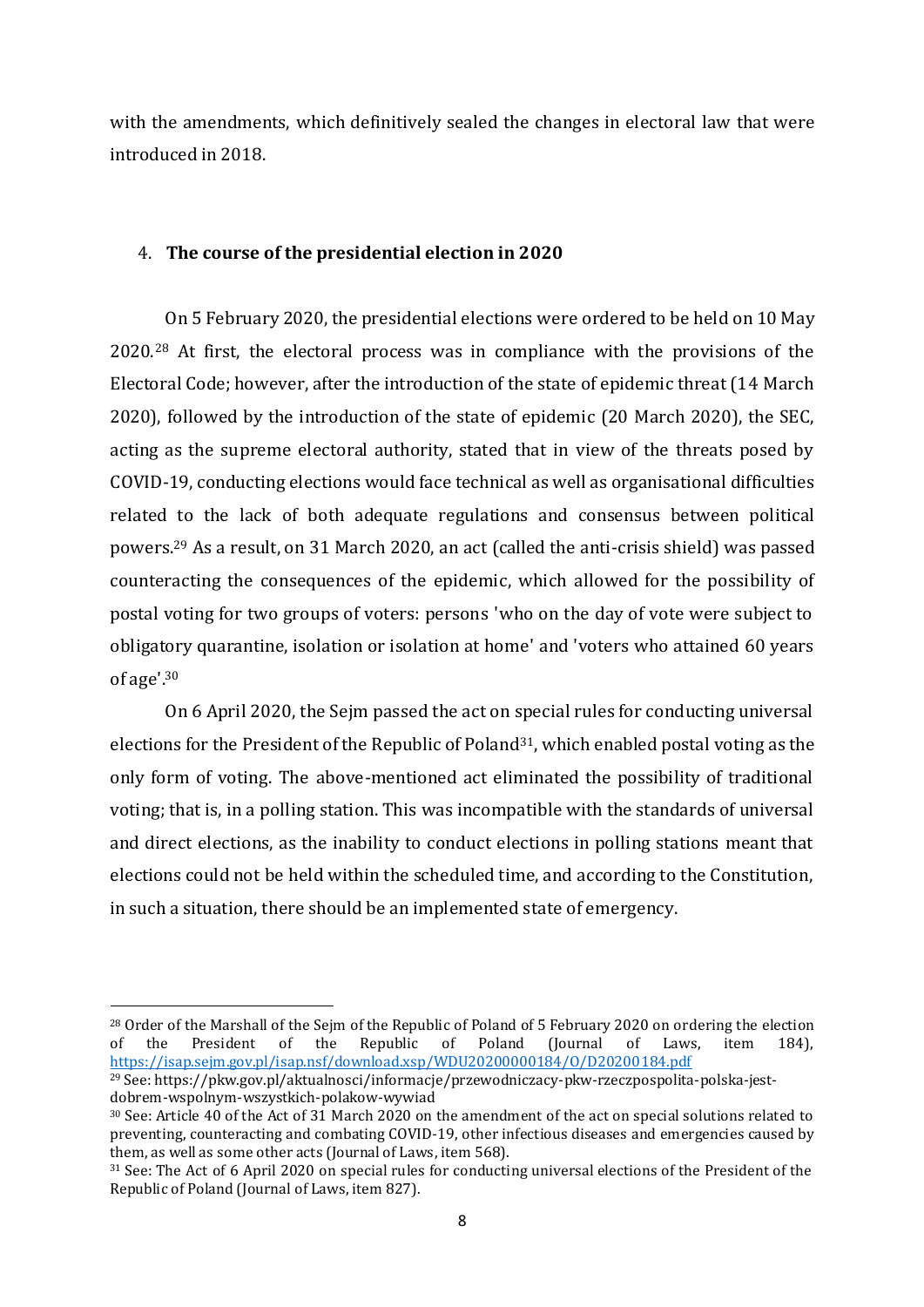Controversies related to this act resulted in its rejection by the Senate. Nevertheless, on 7 May 2020, the Sejm overturned the Senate's veto and passed the law allowing for *all-postal voting* in the presidential elections scheduled for 10 May 2020. At the same time, the SEC was deprived of the right to organise the elections, and instead of the SEC, the minister who was competent for state assets was engaged in the process and ordered voting cards to be printed. Then, the same minister transferred these cards to the postal operator designated for the delivery. Due to numerous questions concerning organisational as well as legal matters, elections scheduled for 10 May 2020 were cancelled, with the official reason being the sudden increase in the number of COVID-19 cases.

This was the first time in Polish history that universal elections ordered on the basis of the Constitution and the Electoral Code were cancelled, and there were neither constitutional nor statutory grounds for this decision.<sup>32</sup> On 7 May 2020, the SEC issued an announcement in which it was stated that the SEC was deprived of instruments indispensable for performing its duties. As a consequence, other provisions of the Electoral Code could not be applied related to voting, including 1) municipal and city mayors, as well as consuls had not prepared a list of voters; 2) there was no electoral silence, that is, the prohibition of an electoral campaign and making public the electoral survey results; 3) and the polling stations remained closed. Moreover, the SEC stated that, as a result of depriving it of the legal possibility of printing voting cards, voting in presidential elections was impossible. <sup>33</sup> Eventually, the SEC passed a resolution stating that, in the elections of the President of the Republic of Poland scheduled for 10 May 2020, there was no possibility of voting for candidates and that this situation should be treated as equivalent to the lack of the possibility to vote due to a lack of candidates, as provided for in Article 293 § 3 of the Electoral Code.<sup>34</sup>

<sup>&</sup>lt;sup>32</sup> It is worth mentioning that the order of the Marshall of the Sejm of 5 February 2020 on ordering the election of the President of the Republic of Poland (Journal of Laws, item 184) was issued on the basis of Article 128(2) of the Constitution and Article 289 § 1 and Article 290 of the Act of 5 January 2011 – Electoral Code (Journal of Laws of 2019, items 684 and 1404).

<sup>33</sup> *Announcement of the State Electoral Commission of 7 May 2020*, the State Electoral Commission, https://pkw.gov.pl/aktualnosci/wyjasnienia-stanowiska-komunikaty/komunikat-panstwowej-komisjiwyborczej-z-dnia-7-maja-2020-roku [accessed on 10.05.2020].

<sup>&</sup>lt;sup>34</sup> Resolution No 129/2020 of the State Election Commission of 10 May 2020 on stating the lack of the possibility to vote for candidates in election of the President of the Republic of Poland. [www.pkw.gov.pl](http://www.pkw.gov.pl/) [accessed on 2021-01-20].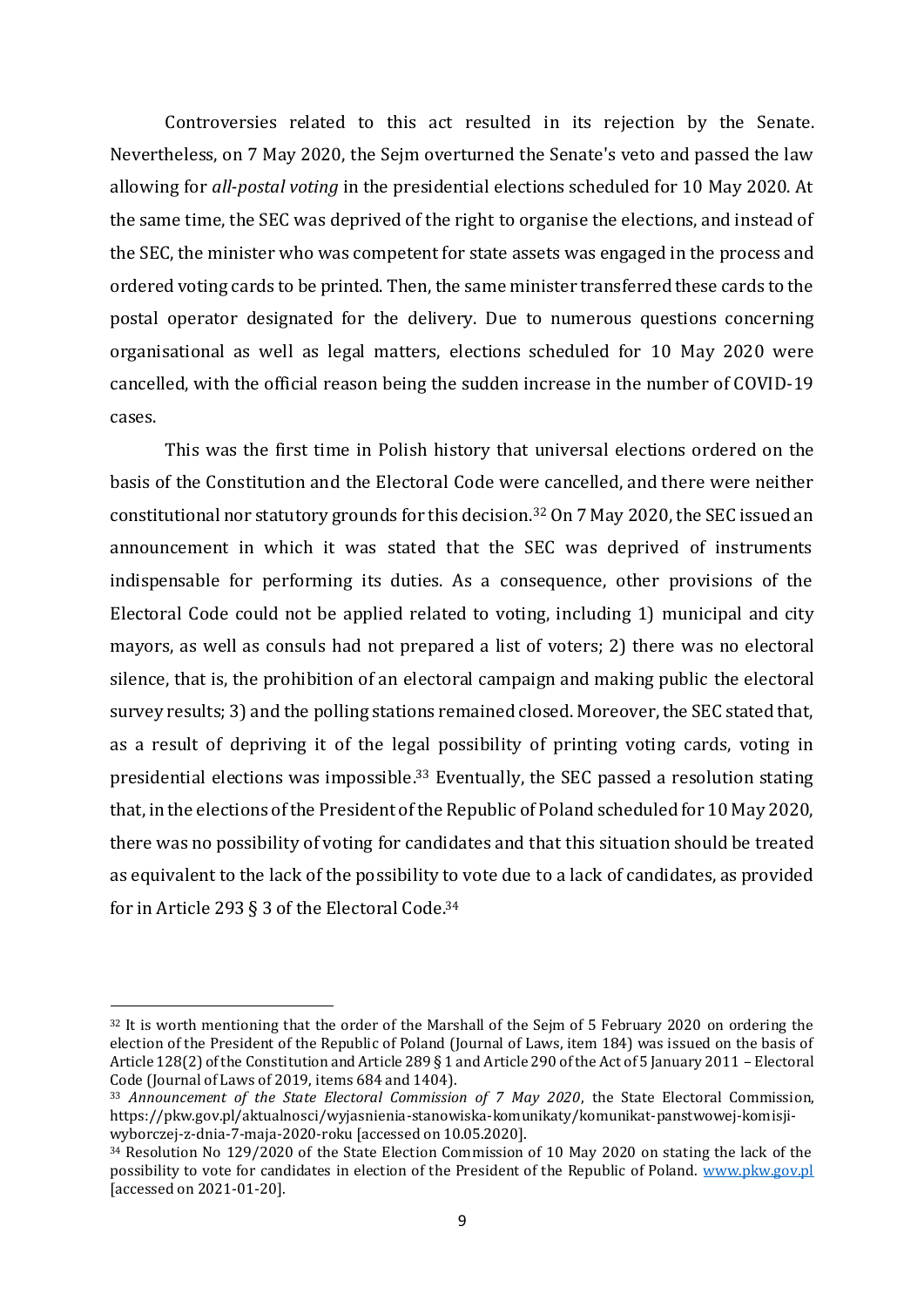In this situation, there was no 'come back' to the constitutional procedure for conducting elections, but instead, the Act of 2 June 2020 was passed, which introduced a hybrid method of voting, that is, traditional voting in a polling station together with postal voting. What is more, this act created a specific, as yet unknown, type of election, combining elections scheduled for 10 May 2020 with other elections that were to be ordered, involving all consequences concerning, *inter alia,* procedures for proposing candidates as well as matters related to conducting, financing and settling the electoral campaign.<sup>35</sup> On 3 June 2020, another order was issued regarding ordering the presidential election, scheduling the election for Sunday, 28 June 2020. <sup>36</sup> According to the new provisions, a voter was entitled to vote by post, except if voting abroad in countries where there was no organisational, technical or legal possibility to carry out voting in such a form (Article 2(3)). The intention of voting by post could be declared by an overseas voter up to the fifteenth day before the day of the election, and for a domestic voter, up to the twelfth day before the day of the election, and for a voter who was, on voting day, under obligatory quarantine, isolation or isolation at home, up to the fifth day before the day of the election (Article 3(1) (1)). Should a voter begin their obligatory quarantine, isolation or isolation at home after the above-mentioned deadline, they could notify their intention of wanting to vote by post up to two days before the day of the election.<sup>37</sup>

Candidates who were registered for the cancelled election of 10 May 2020 had the right to stand in new elections, and all voters had the right to vote by post. In the first ballot, 143.5 thousand voters declared such an intention, and in two municipalities – Baranów and Marklowice – elections were held solely in the form of postal voting due to the high rate of COVID-19 infections. Many voters who had remained abroad due to restrictions related to COVID-19 had a limited possibility of voting, and some of them (in North Korea, Afghanistan, Kuwait, Venezuela, Peru and Chile) were deprived of the right to vote in the election.

The electoral campaign was one of the fiercest in the history of the Polish elections since 1989. The governmental administration, together with public media, was engaged in the campaign for the incumbent President Andrzej Duda on an unprecedented scale. As

<sup>35</sup> A. Rakowska-Trela, *op. cit.,* p. 7.

<sup>36</sup> Order of the Marshall of the Sejm of 3 June 2020 on ordering the election of the President of the Republic of Poland (Journal of Laws, item 988).

<sup>37</sup> An interesting discussion concerning this matter is presented in M. Musiał-Karg, *Correspondence voting during Covid-19 pandemic: Experience of Polish presidential election in 2020*, 'Przegląd Prawa Konstytucyjnego' 2021 vol. 2, p. 31 and next.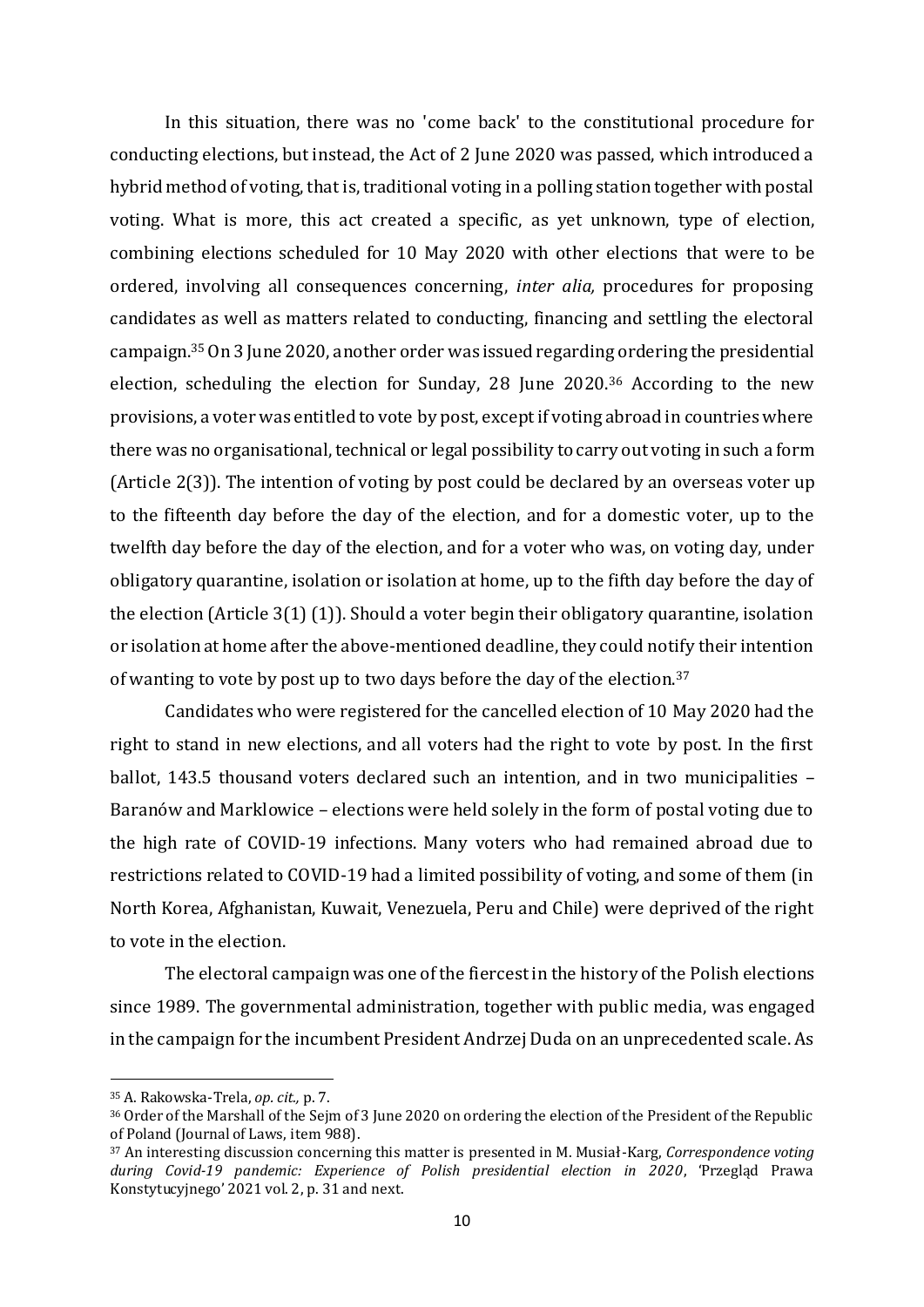support for the incumbent president, the prime minister visited municipalities, announcing the allocation of public sources from a programme that had not then even been adopted by the parliament. The Ministry of the Interior prepared a campaign in favour of electoral attendance designed for small municipalities that offered new fire engines as prizes. The aim of the campaign was to increase the chances of the incumbent president's re-election. This situation was additionally corrupted by a lack of any real debate between the candidates, which would have allowed the voters to shape their views.

In these circumstances, on 28 June 2020, the first ballot for the elections was held. It brought victory to the incumbent President of the Republic of Poland, Andrzej Duda, who received 43.50% of the vote. In second place was Rafał Trzaskowski, who received 30.46% of the vote. As no candidate obtained the required absolute majority of votes, on 12 July 2020, a second ballot was held. Despite the even greater engagement of the government and public media, the final result of the second electoral ballot was not decided until the last moment. Both candidates exceeded the threshold of 10 million votes; however, the incumbent President Andrzej Duda obtained slightly more votes (51.03%) and his opponent, Rafał Trzaskowski, got 48.97% of the vote. The turnout was even higher than in the first electoral ballot, at 68.9%. <sup>38</sup> On 27 July 2020, the SEC published a report concerning the election in which it stated that 'no infringements of electoral law were found which would have impacted on the result of voting and the result of the election of the President of the Republic of Poland'.

### 5. **Hearing electoral claims and the declaration of election validity**

As already stated, the validity of the election of the President of the Republic of Poland shall be declared by the Supreme Court (Article 129(1) of the Constitution) and voters are entitled to file electoral claims against the validity of the election of the president (Article 129(2) of the Constitution). The Act of 2 June 2020 shortened this time limit to 3 days (whereas the Electoral Code provides for 14 days for filing claims) and, for declaring the validity of the election, to 21 days (whereas the Electoral Code provided for 30 days). In the Supreme Court, 5847 electoral complaints were filed, which was a significantly higher

<sup>38</sup> Results of the presidential elections according to the SEC: <https://prezydent20200628.pkw.gov.pl/prezydent20200628/> .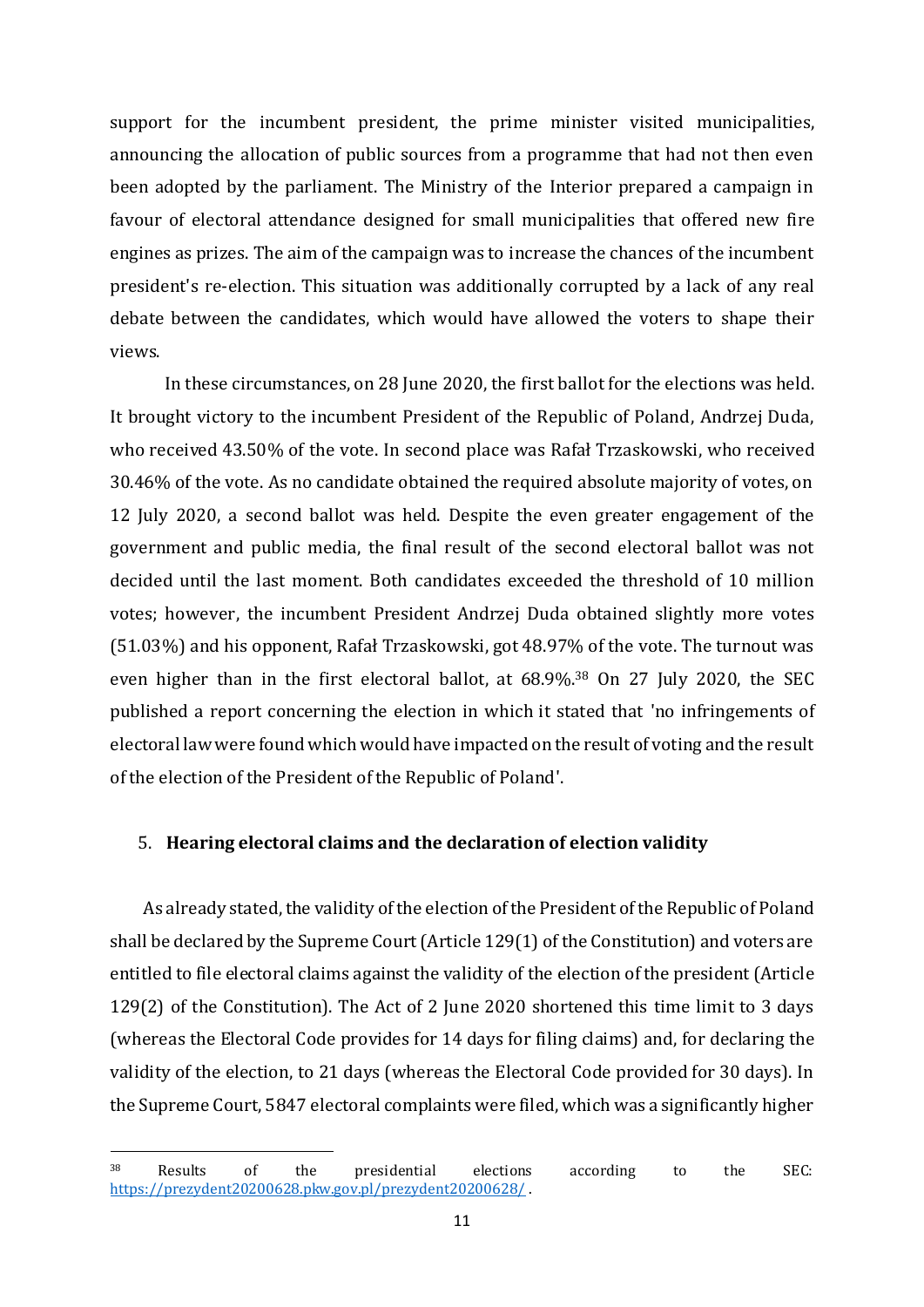number of complaints compared to the 2015 elections, when only 58 electoral claims were filed. Only 92 filed claims were considered to be justified in whole or in part. The main reasons for not proceeding with the vast majority of these electoral claims were a failure to file the claims within the specified time limit, claims being filed by an unentitled person, phrasing allegations that were not included within the scope of grounds for filing an electoral claim, and failure to provide evidence in favour of a claim.

The Electoral Code provides for a two-stage mechanism for election validity control, which is conducted by the improperly formed Chamber of Extraordinary Review and Public Affairs. Firstly, single electoral claims are heard by three judges of this Chamber, and thereafter, a resolution concerning the validity of the election is adopted by the whole Chamber. Although the assessment reasons for a resolution concerning the validity of the election are widely determined, as they concern elections as a whole process preceding as well as accompanying the voting itself, the reasons for an electoral protest are strictly determined. This allows the Supreme Court to relativize judgments that can possibly be seen and corrected on the basis of periodic, comparative studies in jurisdiction (concerning both claim and election validity) in numerous electoral cycles. Such studies require research that correlates the assessment of electoral claims with (and based on these claims) the assessment of election validity. Then, a comparative assessment should be undertaken between those correlations in various elections. It is worth indicating that claim allegations may refer solely to 'crimes against elections' (there is a closed catalogue of crimes) and infringements of provisions of the Code (although this is a broad notion, it may refer solely to 'voting, determining the result of voting or the result of elections' – the final element of the whole electoral procedure), and what is more (yet another restriction when it comes to providing evidence) – the claims should 'have an impact' on the result of elections. The latter requirement, in particular, provides a significant margin of judgment to the authority assessing electoral claims.<sup>39</sup>

Secondly, the Supreme Court stated that the filed electoral claims did not have an impact on the election result, which was the grounds for adopting the resolution of 3 August 2020 on the declaration of the validity of the election of Andrzej Duda to the office of the President of the Republic of Poland. <sup>40</sup> The resolution of the Supreme Court did not

<sup>39</sup> E. Łętowska, *Electoral claims and elections validity: Question matters*, http://konstytucyjny.pl/protestywyborcze-a-waznosc-wyborow-znaki-zapytania/ [accessed on 20.03.2022].

<sup>40</sup> See: Resolution of 3 August 2020, case file No I NSW 5890/20 (Journal of Laws, item 1335).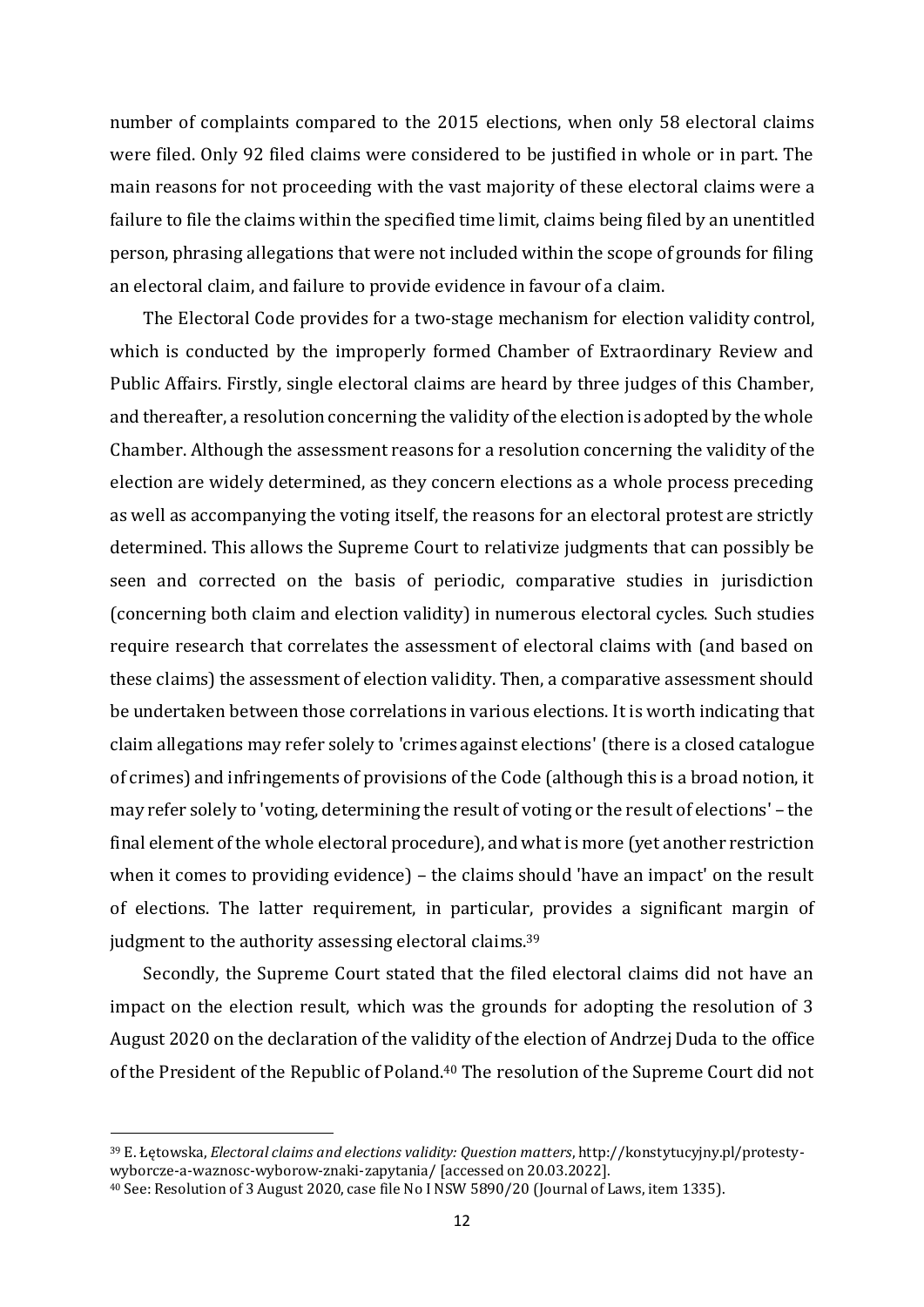contain detailed reasoning regarding the character of the presidential election in the context of its conformity with the Constitution and presented a characteristic lack of symmetry in terms of its analysis and assessment. In particular, it did not indicate its methods and analysis, leading to a holistic, final judgment of election validity, and therefore it was perfunctory and not based on the situation. There was no attempt to resume reporting in the public domain nor reporting on electoral claim violations of reliability standards that the Supreme Court would consider adequate and sufficient. Nothing was even written about the allegations present in the claims. Thereby, dissonance occurred between social expectations and the manner of regulation regarding electoral claims, particularly within the scope of the control mechanism of elections as a whole process, which the Supreme Court runs.<sup>41</sup>

#### 6. **The role of social observers**

 $\overline{a}$ 

Various forms of election monitoring were significant from the point of view of the correctness of the conduct of elections. Under the Electoral Code, there are three types of monitoring: 1) political monitoring (a trustee); 2) international monitoring (foreign observer); and 3) social monitoring (social observer). Social monitoring, introduced by means of the Act of 201842, was the most popular in the presidential elections in 2020. Despite the increase in COVID-19 infections, many organisations (associations and foundations) that declare concern for democracy, civic rights and civil society development as their statutory goals delegated social observers to electoral commissions. Observers had the right to be present in all activities of the commission to which they were delegated, including monitoring the preparation of the polling station for voting, works of the commission regarding determining the result of voting and drawing up the voting protocol, the transfer of data from the protocol together with the protocol by a circuit electoral commission to a commission of higher rank, and monitoring data entry into the network for electronic data transfers. Social observers could register all the activities of the circuit electoral commissions using their own tools to record sound or

<sup>41</sup> E. Łętowska, *Electoral claims and elections validity: Question matters*, http://konstytucyjny.pl/protestywyborcze-a-waznosc-wyborow-znaki-zapytania/ [accessed on 20.03.2022].

 $42$  See: The Act of 11 January 2018 on amending some other acts in order to increase participation of citizens in the process of elections, operations as well as controlling some public authorities (Journal of Laws, item 130).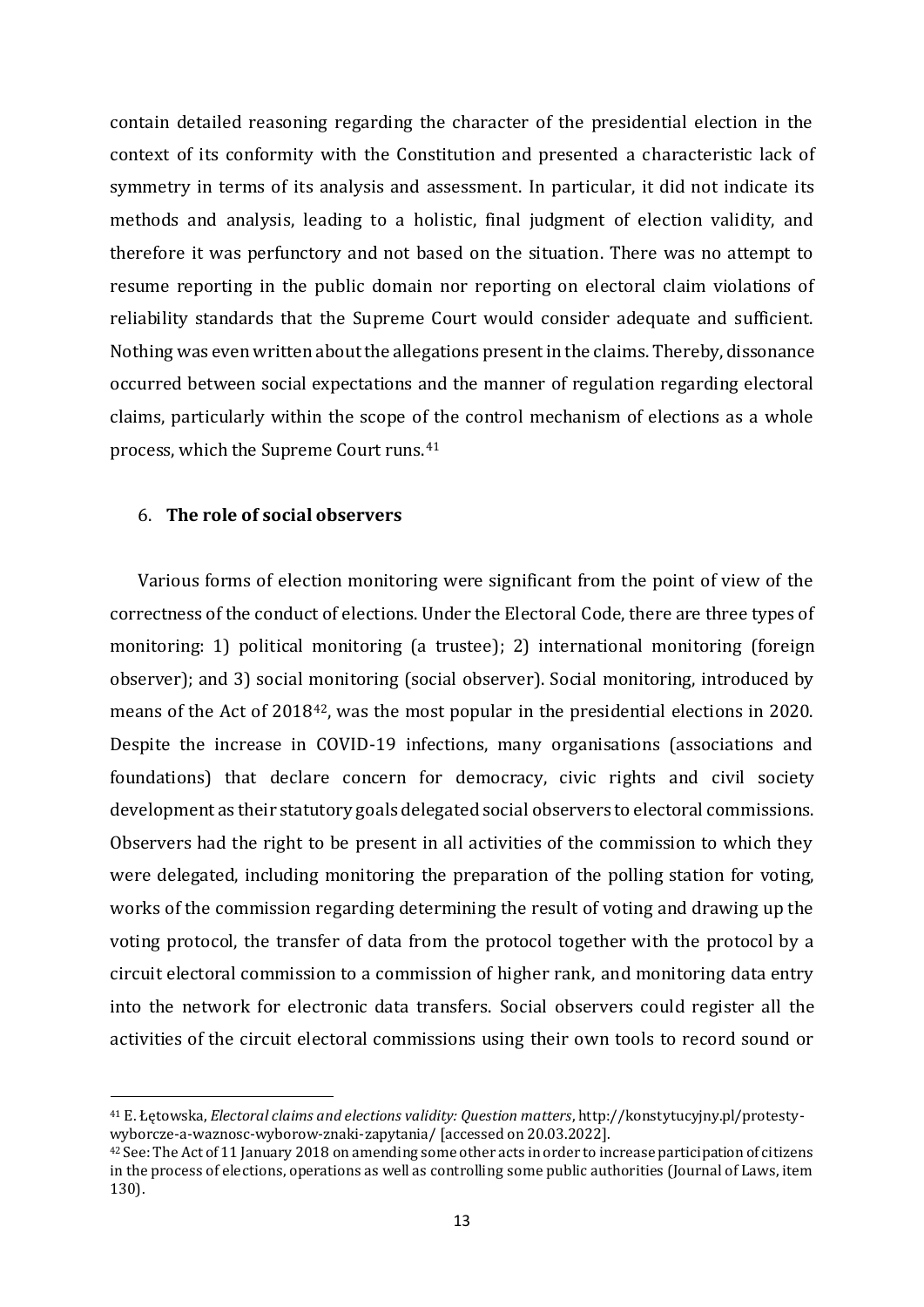vision. These materials could then qualify as electoral documents<sup>43</sup> and could therefore be sent to state archives for at least 5 years and disclosed as archive material.

# 7. **Permissible limitations on the right to vote and to stand as a candidate in presidential elections**

The right to vote in presidential elections is guaranteed to all Polish citizens who are over 18 on the day of the vote and are not deprived of public and electoral rights or legal capacity (Article 62 of the Constitution). In turn, the right to stand for election to the office of the President of the Republic of Poland is vested in Polish citizens who, no later than the day of the elections, have reached 35 years of age and have full electoral rights to the Sejm (Article 127(3) of the Constitution). Participation in elections, both as a voter and as a candidate, may involve the exercise of other constitutional rights and freedoms, such as the freedom of assembly, freedom of speech, the right to public information or the right to a fair trial. Any restriction of these rights and freedoms may translate directly into a restriction of electoral rights. On the other hand, however, the restriction of electoral rights may also limit the possibility of exercising the said other rights and freedoms.

Electoral rights, like any other constitutional rights, are not of an absolute nature and may be subject to limitations under the conditions laid down in Article 31(3) of the Constitution. It follows from this provision that limitations to the exercise of constitutional freedoms and rights may be established only by statute and only when they are necessary in a democratic state for its security or public order, for the protection of the environment, health and public morals, or for the freedoms and rights of other persons, and that such limitations may not infringe upon the essence of freedoms and rights. Article 31(3) of the Constitution sets out the conditions for the restriction of the constitutional rights and freedoms of the individual that are in force during the normal functioning of the state. However, these conditions are formulated in a slightly different way in the event that limitations on the rights and freedoms of the individual are to be introduced during a state of natural disaster or a state of emergency. In accordance with Article 228(5) of the Constitution, all state activities undertaken as a result of the introduction of emergency measures, including activities consisting of restrictions of

<sup>43</sup> See: Article 8 of the Electoral Code.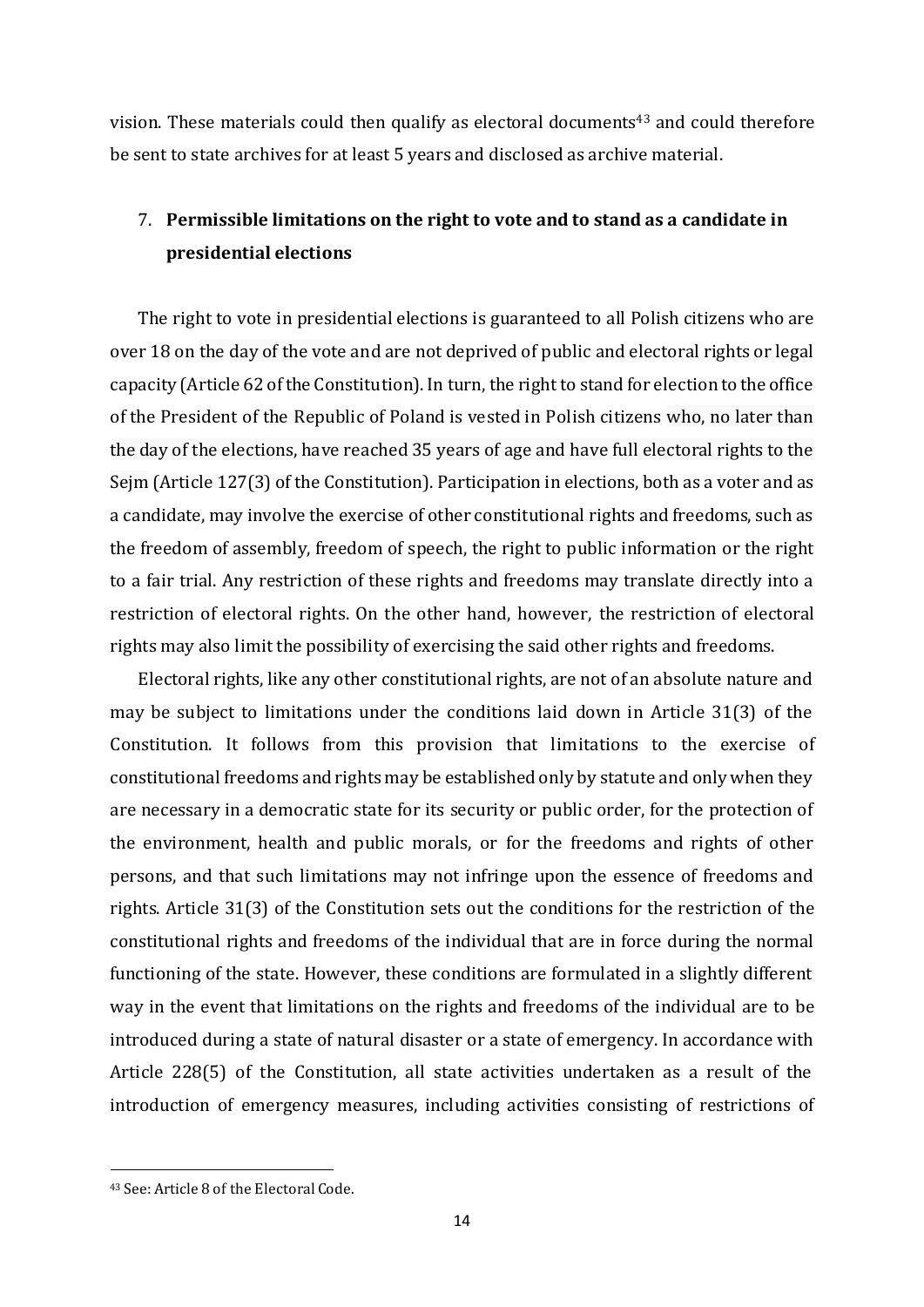individual rights and freedoms, must correspond to the degree of threat and should aim to restore the normal functioning of the state as soon as possible. The fundamental difference between the two regimes of the restriction of individual rights and freedoms under Articles 31(3) and 228(5) of the Constitution lies in the fact that firstly, during the normal functioning of the state, the essence of constitutional rights and freedoms may not be violated, and secondly, from among the various possible restrictions of individual rights and freedoms useful to achieve the intended purpose, those that are the least onerous should be selected, rather than those that are the most effective. In turn, during a period of emergency measures, different principles apply; that is, the prohibition to infringe on the essence of constitutional rights and freedoms applies only to certain rights and freedoms indicated in Article 233 of the Constitution, which, however, do not include electoral rights. The latter may therefore not be restricted during a period of emergency measures, either. The afore-mentioned Article 228(5) of the Constitution, however, allows for the introduction of far-reaching limitations to the rights and freedoms of the individual, including electoral rights, in the event of the introduction of emergency measures, provided that such limitations correspond to the degree of threat and are useful for the quickest possible restoration of the normal functioning of the state.

In conclusion, it should be stated that the electoral rights of citizens in Poland may not be suspended either during the normal functioning of the state (this prohibition follows from Article 31(3) of the Constitution) or during a state of emergency or a state of natural disaster (which follows from Article 233(1) and (3) of the Constitution). Where constitutional emergency measures have not been introduced, these rights may be restricted only under the conditions set out in Article 31(3) of the Constitution. Pursuant to this provision, limitations require to be in statutory form and may be introduced when it is necessary for the protection of the security of the state or its public order, or to protect the environment, health and public morality, or the freedoms and rights of other persons. Any such restriction should be made with due respect to the principle of proportionality and the standards of a democratic state.

#### 8. **Voting right restrictions under the COVID-19 pandemic**

When assessing the constitutionality of restrictions on electoral rights introduced during the COVID-19 pandemic, one should take into account both those restrictions that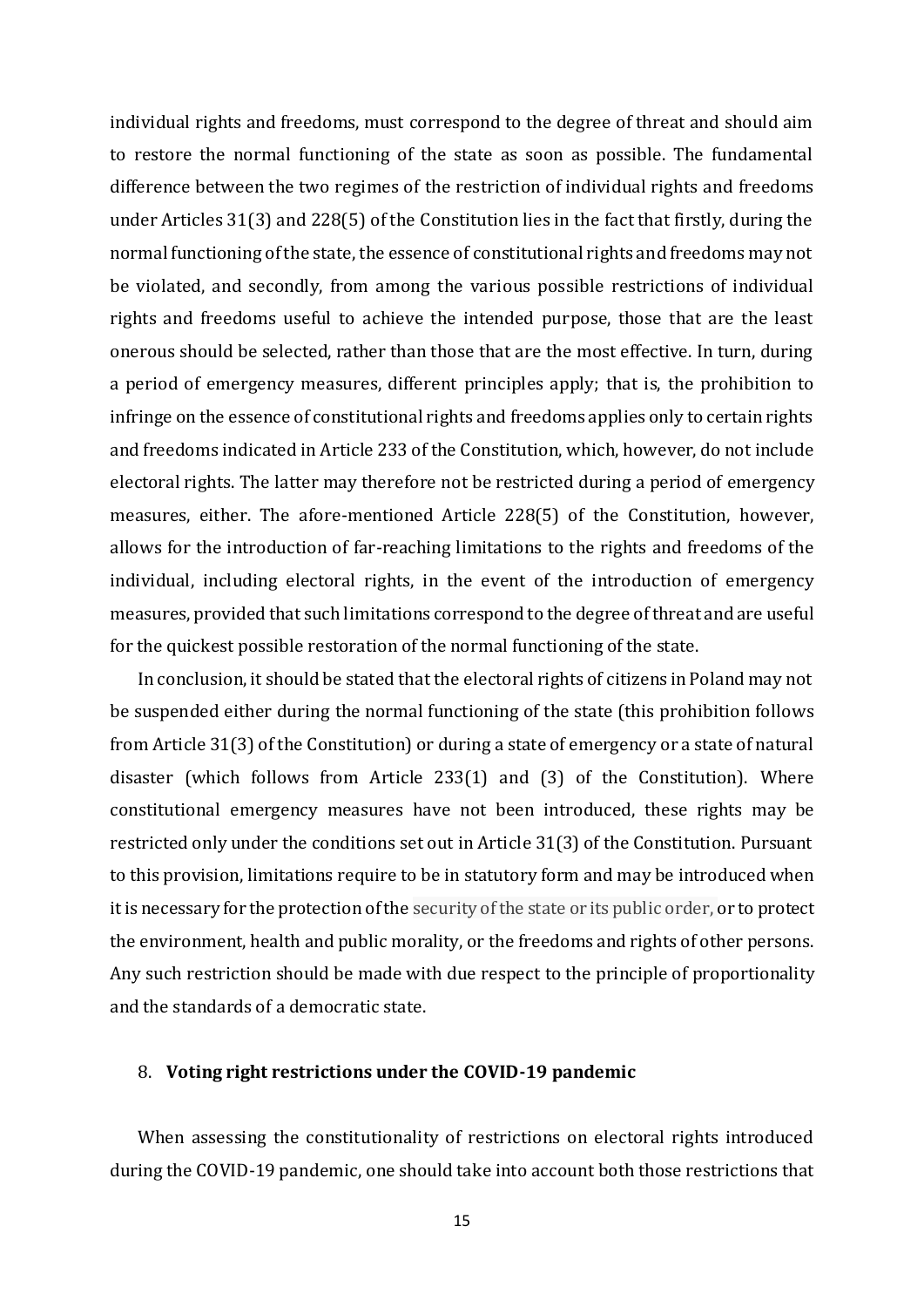directly concerned electoral rights and those that concerned other rights and freedoms of the individual, indirectly limiting the possibility of exercising an active or passive electoral right. Such restrictions related primarily to the manner in which the presidential elections scheduled for 10 May 2020 were organised, their subsequent cancellation and the holding of those elections in June/July 2020 in two rounds under conditions of the pandemic and the related restrictions on other individual rights and freedoms.

The elections on 10 May 2020, as mentioned earlier, were to be held only by postal vote, which was determined by a law passed a month earlier and which came into force just before the elections. Depriving citizens of the possibility of voting in the traditional way, that is, at the polling station, raised serious constitutional doubts. Although the right to turn up in person at a polling station to cast a vote is not expressly guaranteed by the Constitution of the Republic of Poland, in a democratic state, traditional voting is undoubtedly the basic form of voting, whereas voting by post is a non-traditional and additional form. Leaving the latter form as the only one may discourage many voters who are not convinced about participating in elections through postal voting. Moreover, postal voting was not possible for the majority of voters outside the country, which deprived them of the possibility of exercising their constitutionally guaranteed right to vote. It should also not be overlooked that postal voting was to take place in a situation of restrictive limitations on the ability of voters to exercise many other individual rights and freedoms, which were introduced in connection with the COVID-19 epidemic. The ban on travelling without a legitimate reason and the ban on organising meetings, visits and rallies, which was in force at that time, meant that there was no possibility of running the election campaign in any other way than via the Internet. The only candidate who was able to meet with voters in the then-pandemic reality was the incumbent President Andrzej Duda, who was running for re-election. Due to his office and duties, he had to travel around the country and meet people fighting the epidemic or those affected by its effects. Other candidates were forbidden from organising and attending such electoral meetings. This situation contradicted the principle of equal opportunities for candidates for the office of president, which is one of the three aspects of the principle of the equality of elections.

Serious doubts were also raised by the fact that the law introducing postal voting as the only possible option was adopted at a rapid pace, within one day, without public consultations, and that the new voting rules were to be applied during the ongoing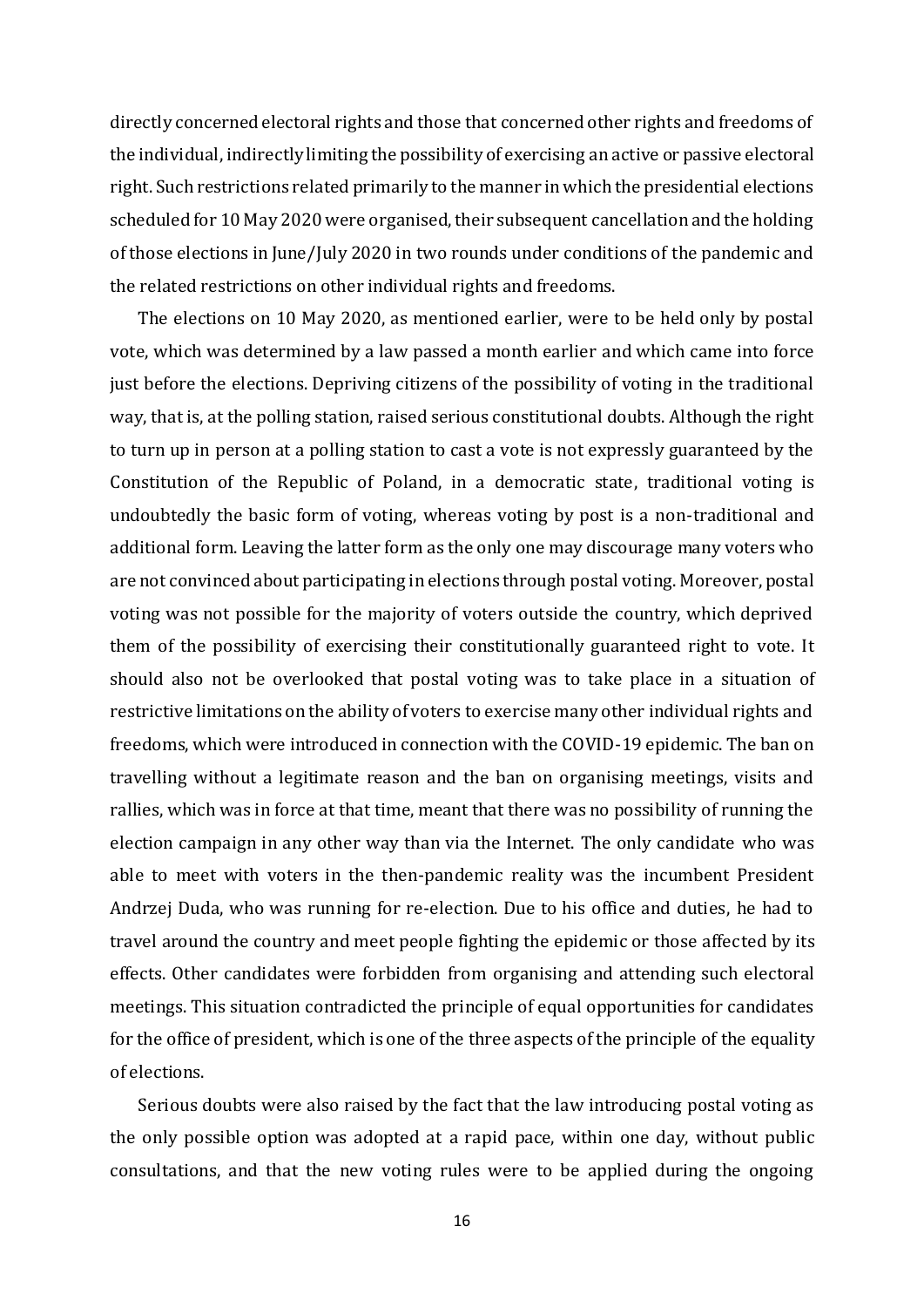electoral process.<sup>44</sup> This law entrusted the organisation of elections to the Minister of State Assets, who was also Deputy Prime Minister in the government formed by the political party whose candidate (Andrzej Duda) was running in this election. In other words, the elections were to be organised by those who were most interested in their outcome. In addition, the SEC was deprived of the competence to organise elections and supervise their conduct, that is, the body appointed to oversee the fairness and integrity of the electoral process. This body had previously been politicised as a result of the abovementioned change in the way its members were selected. The election packages were to be collected by an institution subordinate to the minister, that is, the Polish Post Office, to which the minister made the personal data of all voters available for this purpose. This also raised serious doubts, as Article 51 of the Constitution guarantees citizens the protection of their personal data, and the minister had no legal basis to hand over the voters' personal data in his possession to the Polish Post.<sup>45</sup> The same minister also ordered the printing of ballot papers before parliament had completed the law that would have given him the authority to do so. These ballots were then destroyed after the elections were cancelled, exposing the State Treasury to enormous costs. <sup>46</sup>

This way of organising the presidential elections gave rise to serious doubts about their reliability and fairness, which was repeatedly flagged up by the Ombudsman.<sup>47</sup> Doubts were also raised due to the fact that many issues of importance to citizens concerning the conduct of postal voting, such as the manner and procedure for delivering election packages to electors subject to compulsory quarantine or isolation on voting day, were to be regulated by the minister. Such a solution was incompatible with the requirement of the purely statutory interference of the state in the sphere of individual rights and freedoms.

<sup>44</sup> The Act on special rules for conducting general elections for the President of the Republic of Poland, ordered in 2020 (print 328), was submitted to the Sejm on 6 April 2020 and, on that day, it was passed by the Sejm by a government majority and sent to the Senate, in which the opposition had a majority. The Senate, in its position of 5 May 2020, called for a rejection of the law. However, the Sejm, at its session on 7 May 2020, rejected the Senate's resolution. The following day, the law was signed by the president, and was published and entered into force on 9 May 2020, that is, one day before the scheduled election date.

<sup>45</sup> See the Judgment of the Voivodship Administrative Court in Warsaw of 26.02.2021, IV SA/Wa 1817/2020, confirming the illegality of the Minister's actions.

<sup>46</sup> See the Supreme Audit Office report on the so-called envelope elections of April 2021, available at: https://www.nik.gov.pl/kontrole/D/20/502/

<sup>47</sup> See, for example, the Ombudsman's address to the Minister of State Assets of 24.04.2020 (VII.602.9.2020): https://bip.brpo.gov.pl/pl/content/koronawirus-rpo-pyta-jacka-sasina-o-rozporzadzenia-wyborcze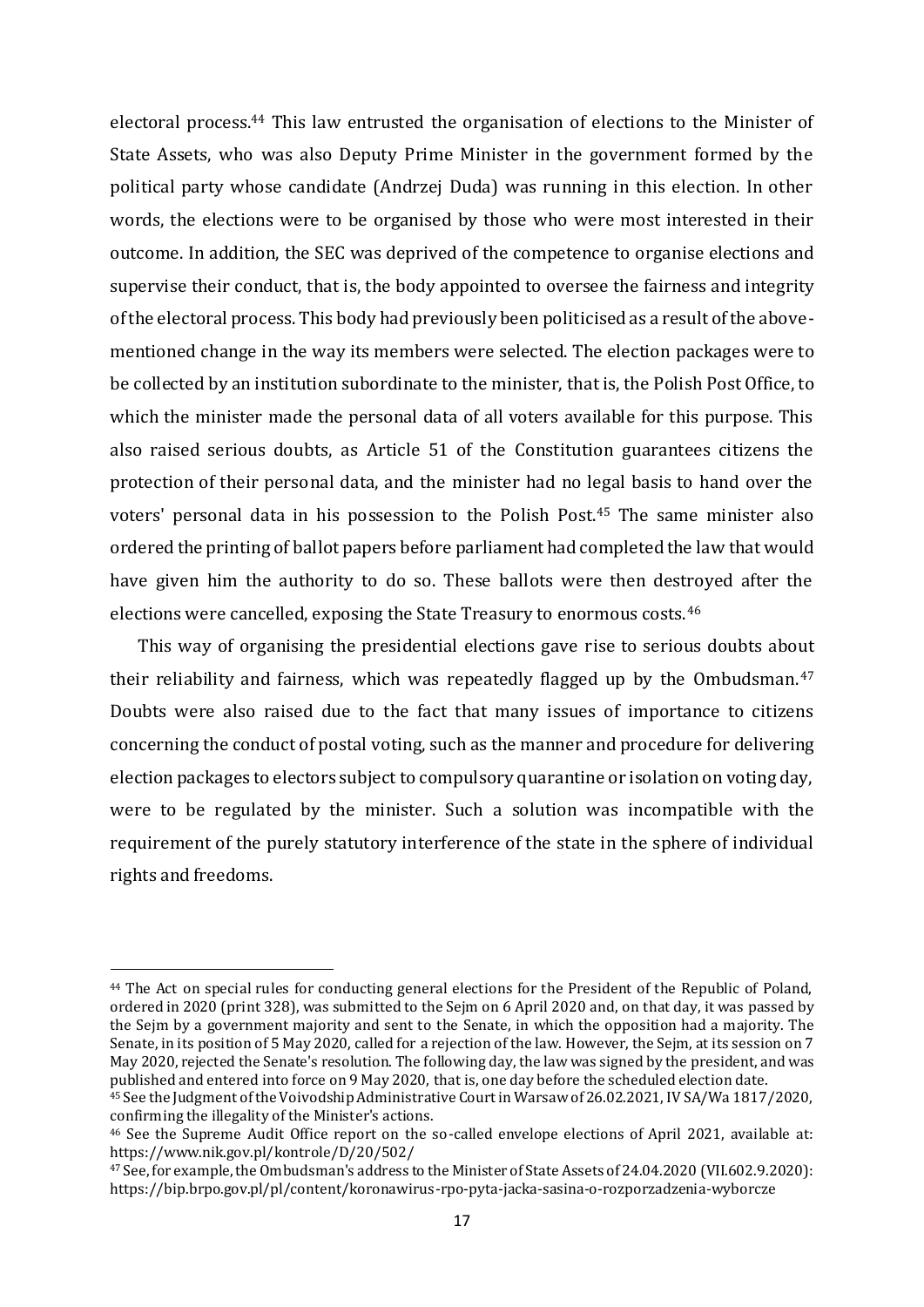Eventually, as mentioned earlier, the elections were cancelled following an agreement between the political leaders of the two ruling parties. The decision to cancel the elections had no constitutional or statutory basis. Nor did it find expression in any formal act of cancelling the elections.<sup>48</sup> In other words, the presidential elections were not held, despite the fact that the law does not provide for a procedure for cancelling elections that have already been ordered or for abandoning them. The cancellation of elections by politicians of the ruling party was tantamount to depriving citizens of the possibility of exercising their constitutionally guaranteed electoral rights. Such far-reaching interference in the sphere of electoral rights was not introduced by a statute, which was contrary to Article 31(3) of the Constitution. In fact, the cancellation of the elections meant a ban on participation in the elections that had already been ordered, or – looking at the situation from a different perspective – a failure on the part of the state to fulfil its obligation to hold elections as a precondition for citizens' ability to exercise their electoral rights. It should be added that holding presidential elections under the then-pandemic conditions was very difficult, which should have prompted those in power to introduce emergency measures justifying the postponement of these elections and an extension of the term of office of the incumbent president.

Following the cancellation of the presidential elections, the electoral law was amended, reinstating the possibility of voting by traditional means and preserving the possibility of voting by post. However, the re-run presidential election on 28 June 2020 also saw a number of violations of the electoral rights of both candidates and voters. Public television and the government administration were involved in the election campaign of the ruling party's candidate on an unprecedented scale. As part of this campaign, the prime minister visited more than 80 cities, urging people to vote for the incumbent president and promising municipalities public funds from a programme that had not even been adopted by parliament. In turn, during the election campaign, public television – as the Office for Democratic Institutions and Human Rights (OSCE) stated in its final report on the observation of the presidential election – 'failed to meet its legal obligation to provide balanced and impartial coverage. Instead, the TVP played an instrumental role in the election campaign of the incumbent president, often portraying

<sup>48</sup> In Resolution No 129/2020, it found that in the election of the President of the Republic, ordered for 10 May 2020, it was not possible to vote for candidates, which is equivalent, in effect, to the failure to vote provided for in the Electoral Code due to the absence of candidates.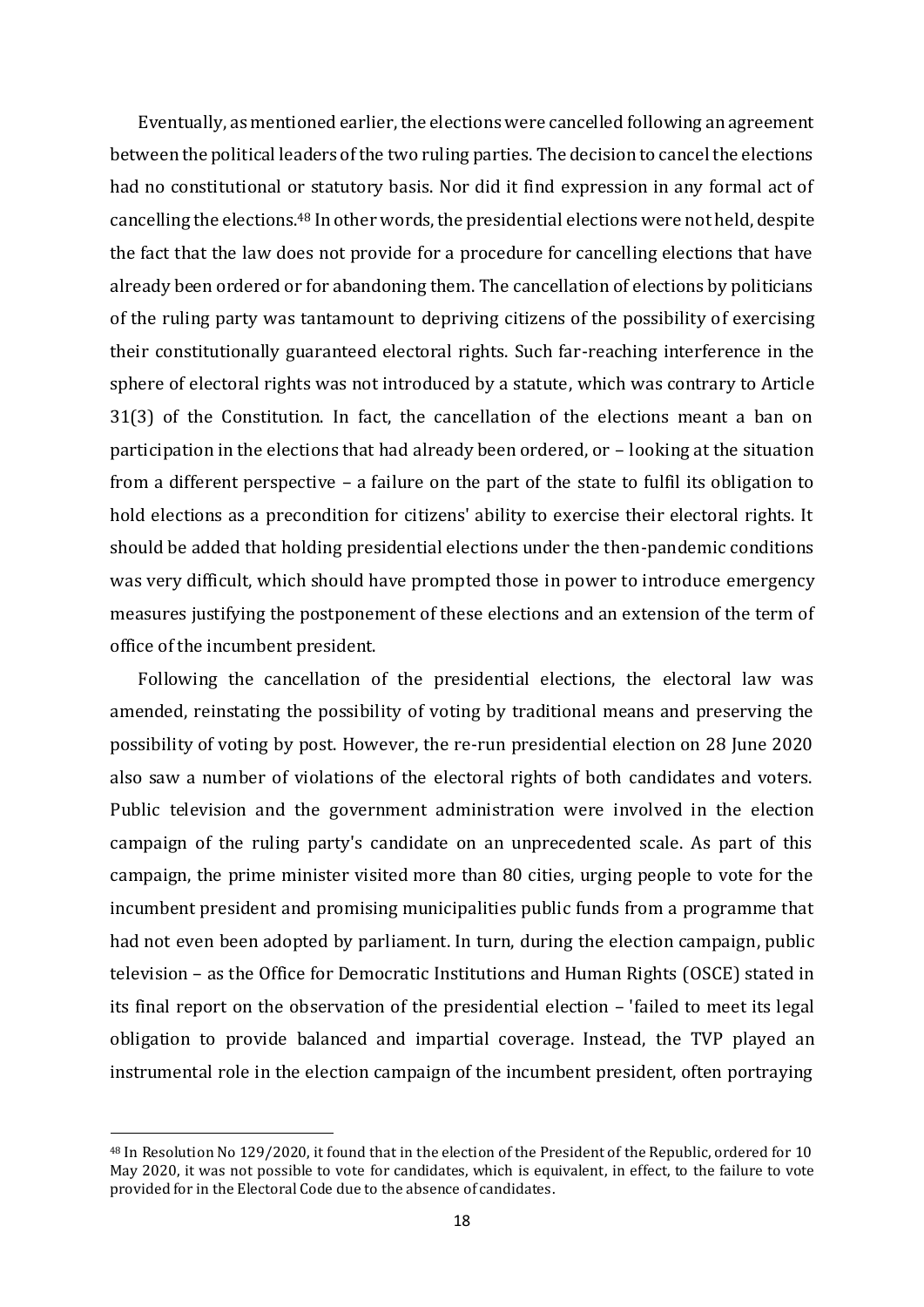his main rival as a threat to Polish values and state interests. At times, the broadcast had xenophobic and anti-Semitic overtones.' 49

For all these reasons, there are serious doubts about whether the 2020 presidential election held during the COVID-19 outbreak was fair and democratic.

## 9. **Conclusions**

 $\overline{a}$ 

The findings presented above allow for the following conclusions to be drawn:

- a) Constitutional emergency measures were not imposed in Poland during the COVID-19 outbreak due to the desire of those in power to circumvent the ban on holding universal elections during a state of emergency or a state of natural disaster.
- b) The failure to impose constitutional emergency measures allowed those in power to change the electoral law and hold elections for the office of president, which ultimately led to the re-election of the ruling party's candidate for the office, Andrzej Duda.
- c) The presidential election ordered for 10 May 2022 was cancelled (and not postponed), despite the fact that the applicable legislation did not provide for the possibility of cancellation (postponement).
- d) The cancellation of the elections was preceded by the removal of the power to organise them from the SEC and the transfer of this power to the Minister for State Assets, which involved the violation of a number of provisions of electoral law.
- e) The cancellation of the elections that had already been ordered constituted a violation of the electoral rights of voters and candidates for the office of the President of the Republic of Poland.
- f) There were a number of irregularities in the June/July 2020 presidential elections that can be qualified as violations of the electoral rights of candidates and voters.
- g) The adopted model for verifying the correctness of the elections, including the narrow inclusion of grounds for lodging election protests and the broad inclusion of grounds for the validity of the whole election, turned out to be inadequate in regard to the existing factual and legal circumstances.

<sup>49</sup> See the final report from the ODIHR Special Election Assessment Mission of 23 September 2020, at: https://www.osce.org/files/f/documents/6/2/464601.pdf